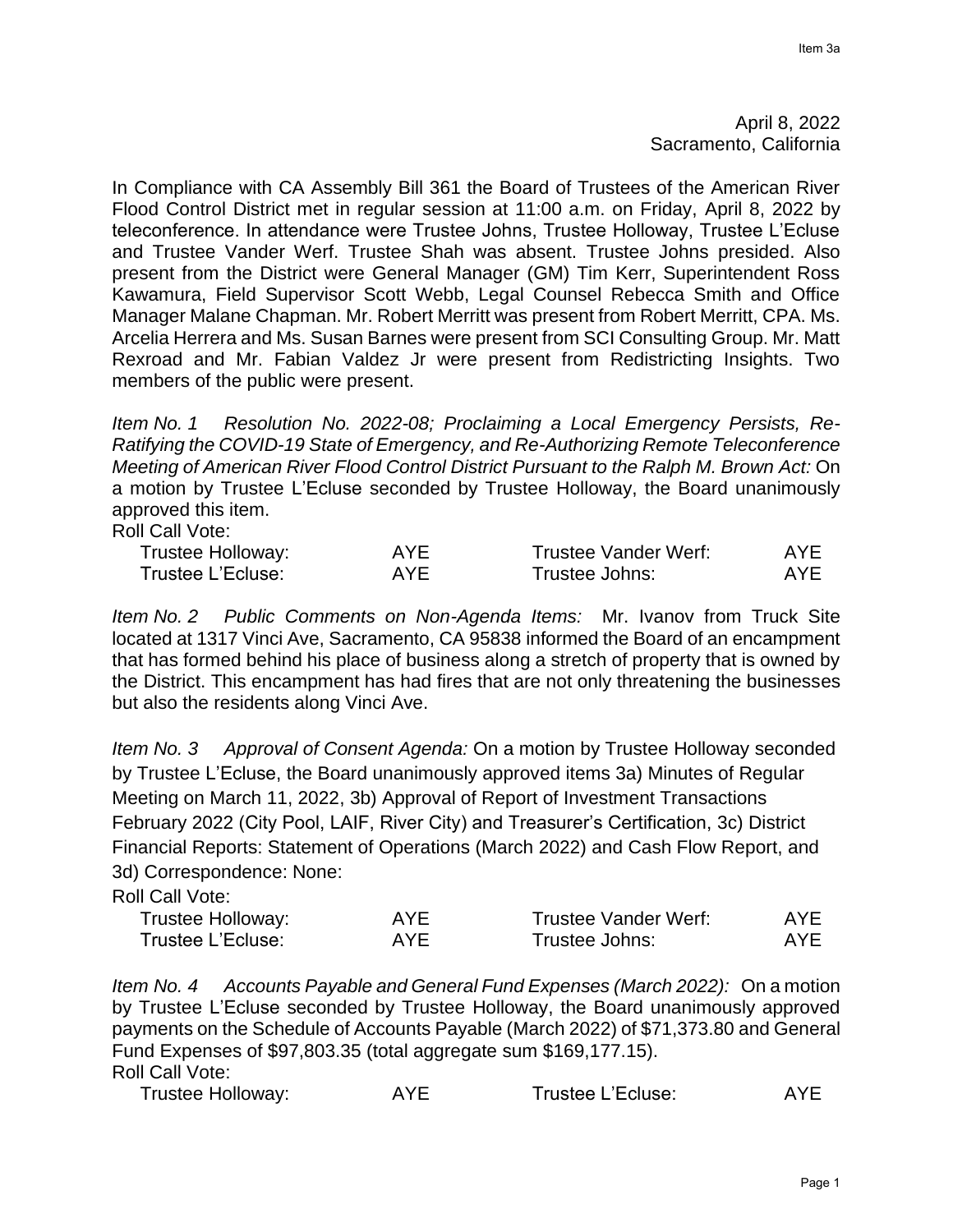*Item No. 5 District Transition to By-District Elections:*

- *a)* Redistricting Insights
- *b)* SCI Consulting Group

Both groups presented to the Board about their proposal to take the District to By-District elections.

*Item No. 6 Return to In-Person Meeting*: Legal Counsel Smith explained to the Board that AB 361 was still in effect, however Sacramento County has returned to in-person meetings. On a motion by Trustee Holloway seconded by Trustee L'Ecluse, the Board agreed to conduct hybrid meetings until further notice.

Roll Call Vote:

| Trustee Holloway: | AYF | Trustee Vander Werf: | AYE. |
|-------------------|-----|----------------------|------|
| Trustee L'Ecluse: | AYF | Trustee Johns:       | AYE  |

*Item No. 7 FY 2020-2021 Audit:* Trustee Vander Werf reported to the Board that there were no significant findings in the audit and by recommendation of the finance committee to approve the audit. Following explanations by staff and on a motion by Trustee Holloway seconded by Trustee Vander Werf, the Board unanimously approved this item.

Roll Call Vote*:*

| Trustee Holloway: | <b>AYE</b> | Trustee Vander Werf: | <b>AYE</b> |
|-------------------|------------|----------------------|------------|
| Trustee L'Ecluse: | AYF        | Trustee Johns:       | AYE.       |

At 12:03 p.m. the Trustees met in closed session with District Counsel Smith and GM Kerr.

*Item No. 8 Conference with Legal Counsel – Anticipated Litigation: Government Code 54956.9(b) – One Case*

The Trustees returned to open session at 12:23 p.m. and GM Kerr reported that the Board rejected the claim.

*Item No. 9 Administrative Staff Reports:*

- a) *General Manager Tim Kerr reported on the following:*
	- General Manager's February Meeting Summary: CalTrans AR Bridge Project Coordination meeting and CA Central Valley Flood Protection Board meeting were discussed;
	- Lathrop Way Encampments Update;
	- Arcade Creek Erosion Repairs Update;